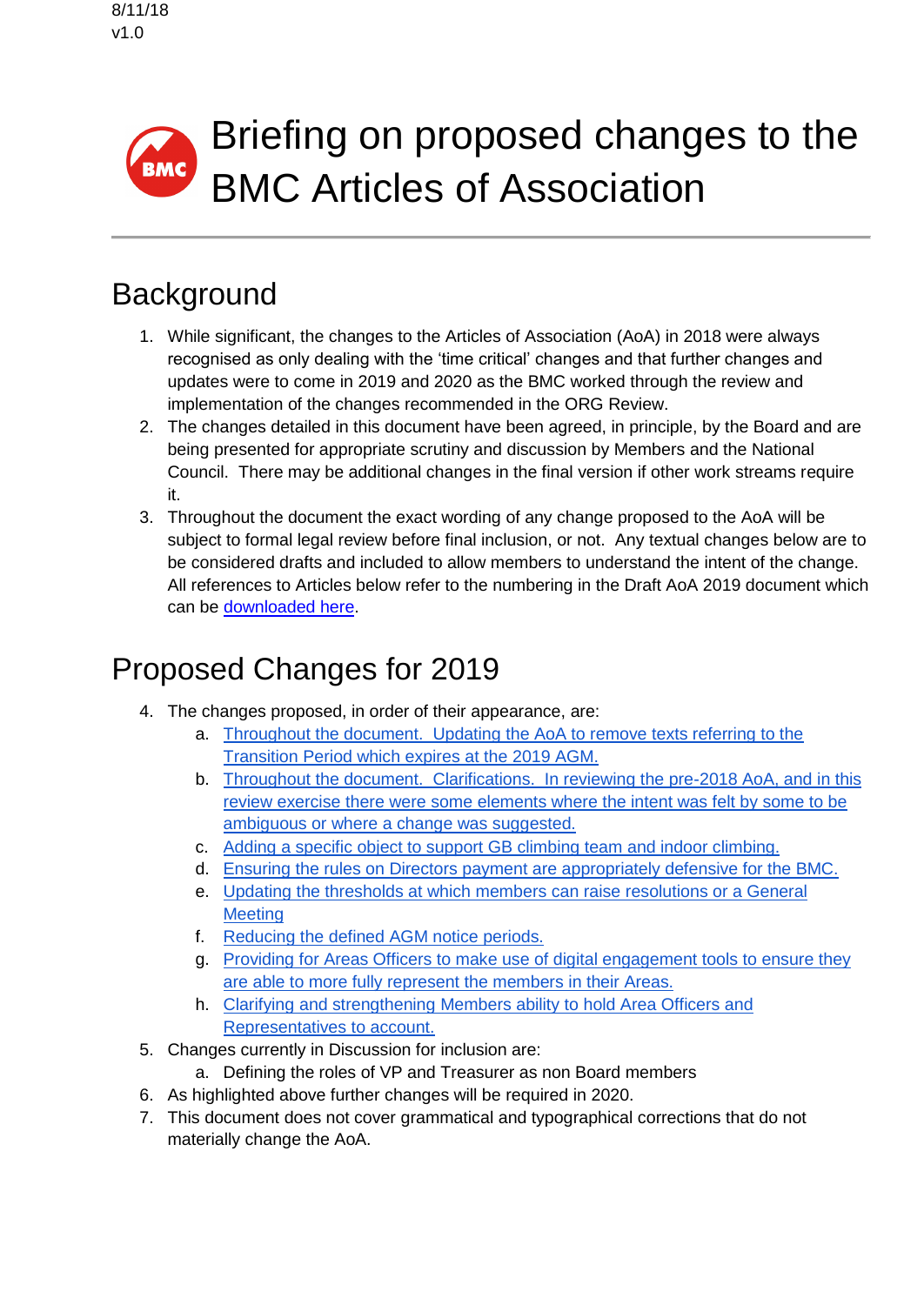# Changes for 2020 AoA

The following changes will NOT be complete in time for the 2019 AGM but are expected to be included in 2020.

1. Any potential name change for the National Council.

# Summary of Changes

# <span id="page-1-0"></span>Adding an object of the BMC to support GB Climbing Teams and indoor climbing

### Changes Proposed

Add a new object as Article 4.1.10 "to manage and support the GB Climbing Teams". Adding "(including indoor climbing)" to Article 4.1.1 definition of Mountaineering.

### Rationale

The BMC already support our athletes, which is generally supported by the BMC membership, as such it should form an explicit object.

The majority of members climb indoors at times and support is implied in Article 4.1.8, this just clarifies this support. Alternatively an object could be added such as:

*To actively encourage participation in indoor climbing, and support their safe transition to outdoor climbing where the participants wish to do so.*

Members views would be appreciated.

# <span id="page-1-1"></span>Ensuring the rules on Directors payment are appropriately defensive for the BMC.

## Change Proposed

It is proposed that a new Article is added to the AoA as Article 6.2 to explicitly define the circumstances when payment of Directors is acceptable.

## Rationale

Legal advice received by the BMC is that it is best practice to define explicitly the circumstances and processes where payment can be made to volunteers. This approach provides better protection to the BMC to prevent unacceptable behavior.

The BMC procurement policy is currently being updated and will include a specific statement the current draft of which is: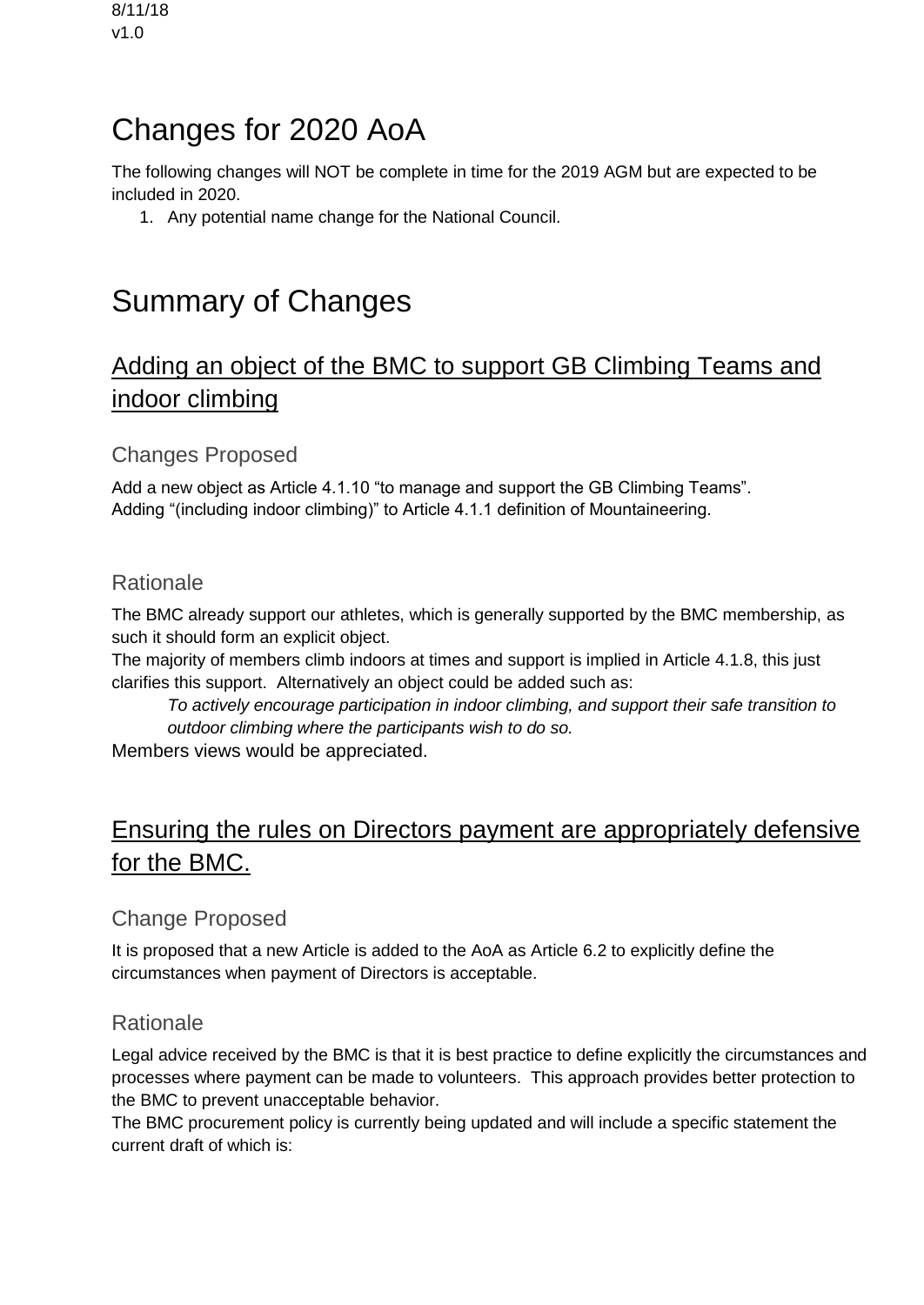*In principle BMC staff and volunteers should not profit from their association with the BMC; beyond any fair payment for goods or services provided. Where, as the result of an open and transparent procurement process, the best bid would result in a contract being awarded to BMC staff, volunteers or a Connected Person there must be an additional review by the CEO, Chair and President, including advice from the FAC, to ensure that the procurement is not subject to any reasonable perception of bias or unfairness*.

In addition company law requires that any payments to Directors are made public to members in the annual company accounts.

For example this will explicitly allow the payment of a director, who is a professional mountaineer (MIA, Guide etc) to deliver courses on behalf of the BMC.

# <span id="page-2-0"></span>Updating the threshold for members to raise a resolution at a General Meeting or requisition a General Meeting

### Change Proposed

Changes to Articles 11.6 and 11.7 and the addition of Articles 11.8 and 17.1.5.

### Rationale

1. Social media and digital technology have, as shown in the 2018 AGM, made demonstrating Member support for a resolution achievable in a way not envisaged when the 25 member criteria was written. The BMC is also undertaking a Digital Engagement review as part of the Membership Engagement workstream of the ODG that will simplify the process further for members. The key changes below aim to recognise the current and future changes in the ability of members to use the power of digital technologies to engage with each other and the BMC digitally.

#### **Raising a Resolution**

- 2. The increase to 0.5% for Members to raise a resolution at a General Meeting is proposed in order to ensure such actions are only taken when there is clear and significant support for this action by the Members. A resolution raise by a 0.5% member vote must be discussed at the next AGM.
- 3. The National Council is the representative body of the Members. As such they are the appropriate body through which any resolution, that does not meet the threshold is channelled for wider discussion with the Members and the Board. It is however proposed that to raise an potential resolution to the National Council for review remains at 25 Voting Members. The decision of the National Council is final and the resolution, or materially similar resolutions, will not be considered by the National Council for a minimum of 12 months, but would be raised if the 0.5% of members criteria was reached.

#### **Requisitioning a General Meeting**

4. Requisition a General Meeting, is both costly and disruptive to the BMC. Such an action should only be undertaken when there is significant support from the Members which is proposed as 1% of the Voting Members. It should be noted that the National Council retain the absolute right to raise a General Meeting

#### **Who raises a Resolution**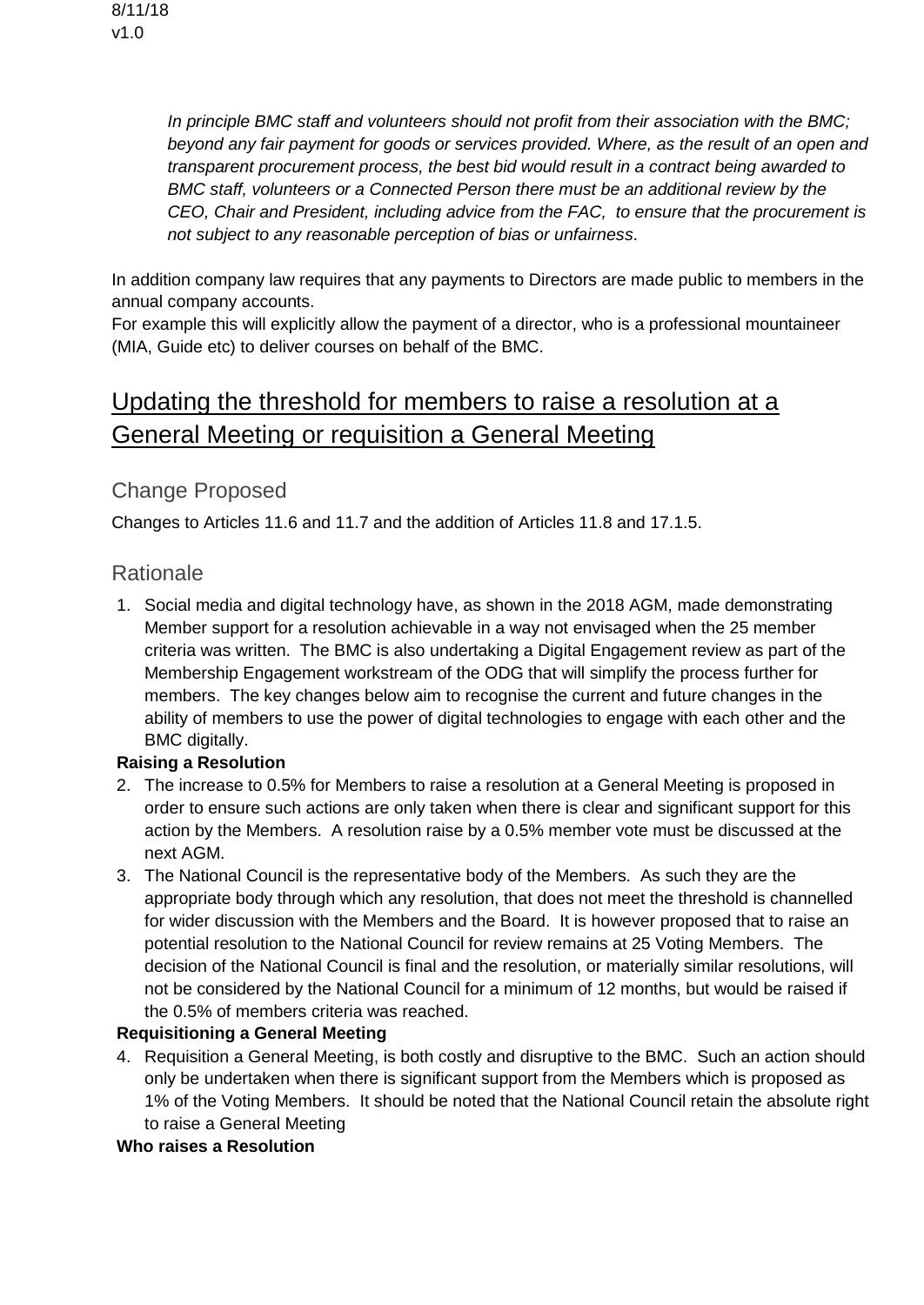8/11/18 v1.0

> 5. It has been seen that groups of 'individuals' raising resolutions can result in issues being personalised, potentially to the detriment of considering the underlying issues. Article 11.7.2 allows that resolutions may be raised by the National Council as opposed to specific named members where agreed by both parties as being appropriate. It is felt that this will, in some cases, help ensure that debates are concentrated on the issues and principles of any resolution.

A simple flow chart of the proposed process is below.



# <span id="page-3-0"></span>Reducing the defined AGM notice periods and methods

## Change Proposed

It is proposed that the notice periods in Article 12.9 and 12.10 are reduced as to the legal requirements of 14 days for General Meetings.

In conjunction Article 31.2 is changed to formally publish all notices through the BMC website as the primary source of information with additional less timely methods available as a secondary notification method.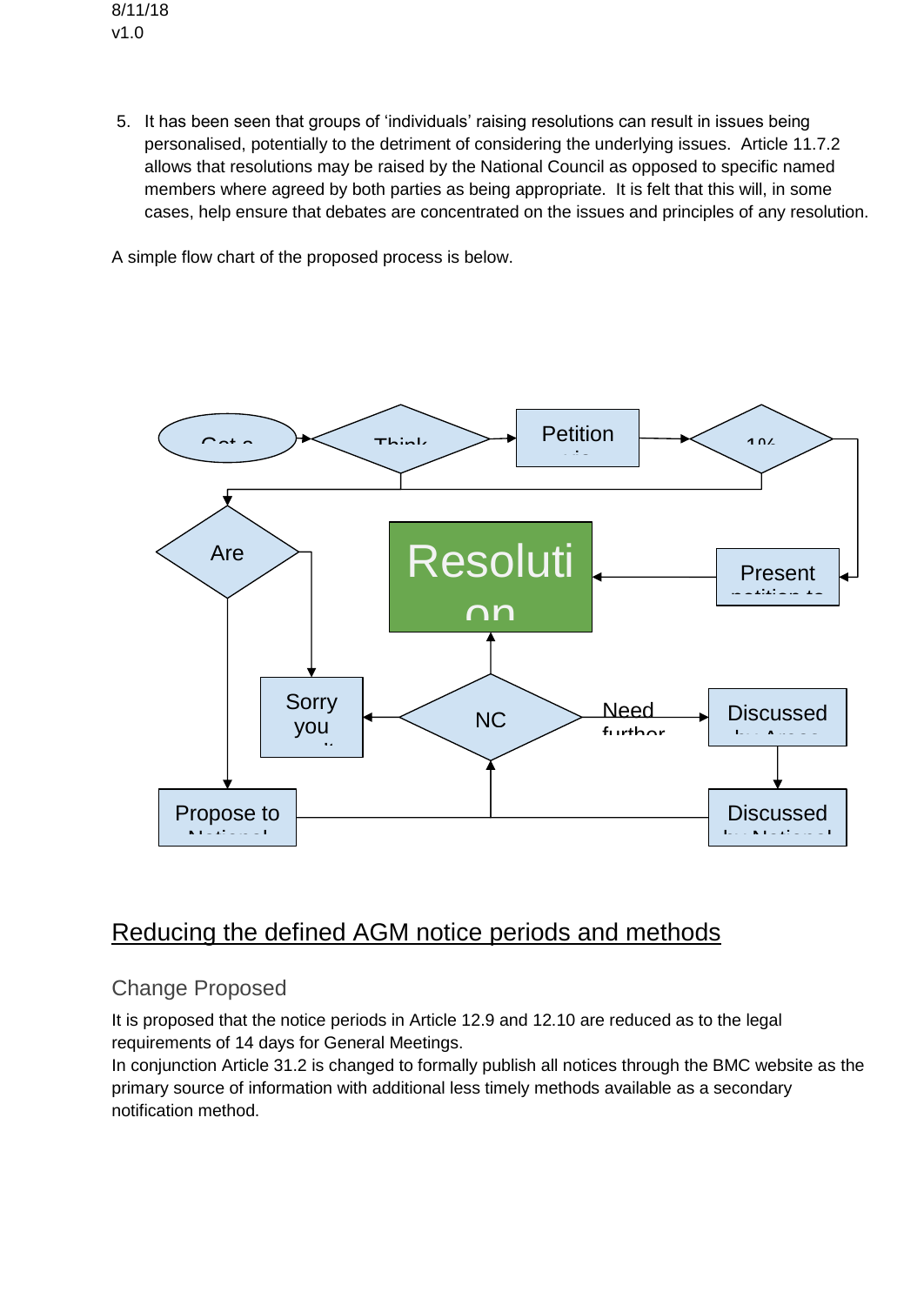8/11/18 v1.0

### Rationale

The current timelines were defined when post was the only means of notification. While the BMC will continue to use the existing processes (Summit, letters and emails) to notify members of the meetings, which will probably mean the BMC will exceed these timelines, the change will allow the BMC to ensure that AGMs do not affect the processes and timelines of Summit publication and that members will be able to know there is a single definitive place for all notices.

# <span id="page-4-0"></span>Providing for Areas Officers to make use of digital engagement tools

### Change Proposed

Add Article 28.2.3 to allow the use of electronic means in influencing area meeting decisions.

### Rationale

The Membership Engagement Workstream will provide for far more granular digital engagement tools for members. This change allows Areas to use electronic means to take account of views of members unable to attend meetings.

# <span id="page-4-1"></span>Clarifying and strengthening Members ability to hold Area Officers and Representatives to account.

### Change Proposed

Amend the text of Article 28.5

### Rationale

- 1. The changes to the AoA in 2018 did not review the Area elements of the Articles. It was recognised that this would need doing in 2019.
- 2. Specifically it was recognised that the accountability of Area Officers and Representatives did not reflect the changes to other Officer roles in the BMC.
- 3. The changes have 3 main elements:
	- a. To align all appointments terms to 6 years as per other Officer roles in the BMC. Area Officers remain elected annually, Area Representatives are elected for 3 year terms.
	- b. To explicitly ensure that appointments are limited both in individual roles and more generally within Areas. To ensure that the rules on appointments and moving between roles is clear.
	- c. To provide members with clear processes by which their Officers and Representatives can be held to account and where necessary changed prior to completion of the term of office.
	- d. To clarify the process when posts become vacant during their terms.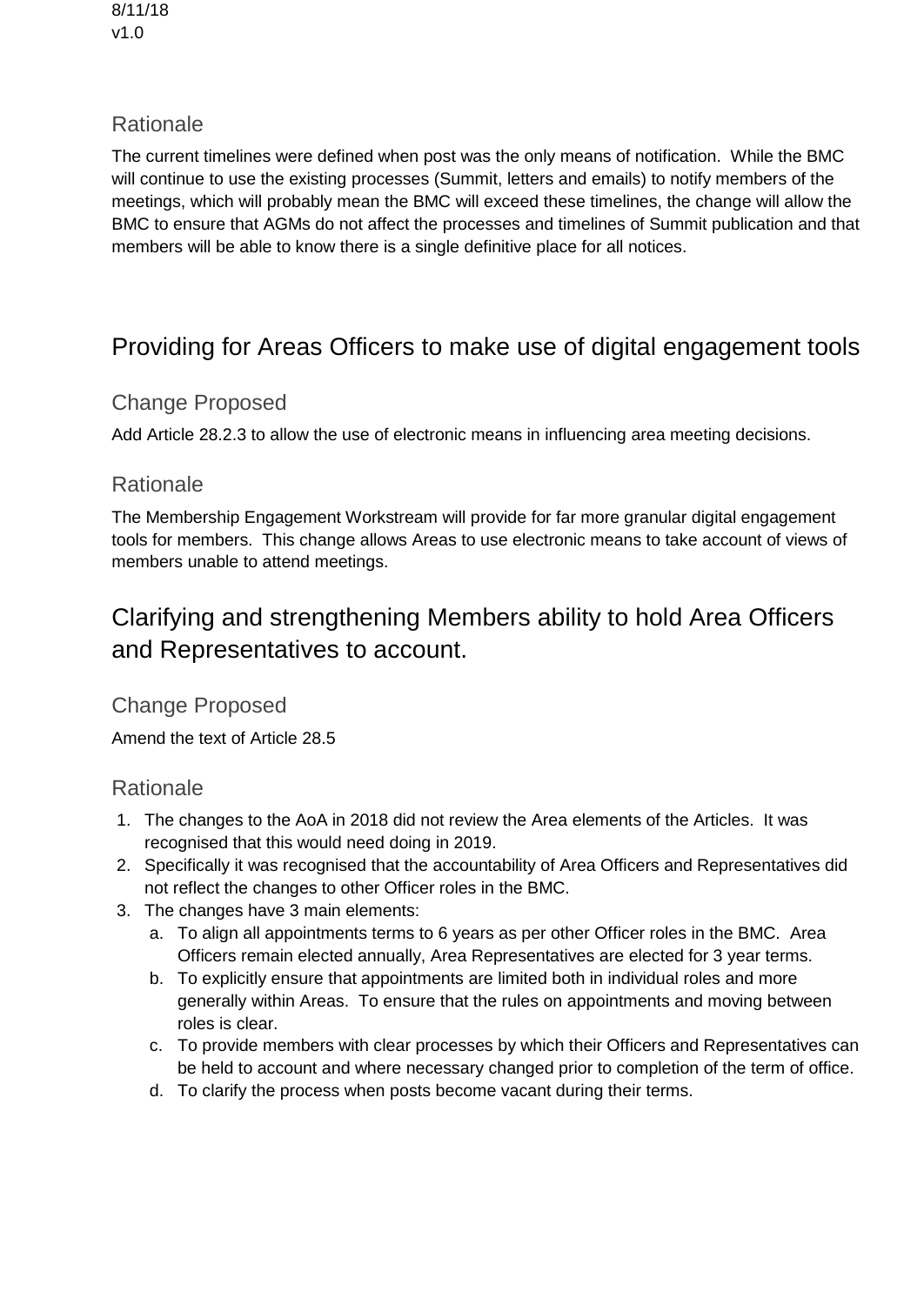# <span id="page-5-1"></span>**Clarifications**

| Article<br>(as per<br>attached<br>daft) | <b>Change Proposed</b>                                                                                                                                                                                                                                                                                                                                                      | Rational                                                                                                                                                                                                                                                           |
|-----------------------------------------|-----------------------------------------------------------------------------------------------------------------------------------------------------------------------------------------------------------------------------------------------------------------------------------------------------------------------------------------------------------------------------|--------------------------------------------------------------------------------------------------------------------------------------------------------------------------------------------------------------------------------------------------------------------|
| 12.2.2                                  | Add "or with the agreement of the<br>National Council defer the resolution to<br>the next scheduled General Meeting"                                                                                                                                                                                                                                                        | The intent of Articles 12.2 was to ensure<br>full dialogue between the Board and NC<br>before requisitioning an additional General<br>Meeting, which is costly for the BMC. This<br>change explicitly allows resolutions to be<br>held for the next scheduled AGM. |
| 12.2.4                                  | Add text ", where one or both parties<br>feels it is appropriate, "<br>so the sentence reads<br>"Where the National Council does still<br>wish to requisition a meeting, then the<br>matter for which the meeting is sought<br>shall, where one or both parties feels it is<br>appropriate, be referred promptly to<br>expert opinion or mediation."                        | It may not be appropriate or cost effective<br>to follow mediation or expert opinion<br>routes. Provided both parties agree this it<br>is not sensible to force the BMC to pay for<br>the costs of mediation or expert opinion.                                    |
| 12.25                                   | Change "National Council" to "Board"                                                                                                                                                                                                                                                                                                                                        | This change should have been included in<br>the 2018 AoA as the board are the<br>accountable body within the new AoA.                                                                                                                                              |
| 19.4.4                                  | Add article as 19.3.4 stating<br>"Where a Director appointed by the<br>National Council, is a Councillor at the<br>time of their appointment and ceases to<br>be Councillor during their term of Office<br>as a Director, the National Council may<br>either retain their nomination until the<br>term expires in line with Article 20.1 or<br>may appoint a new Director." | Explicitly details what happens if a<br>National Council Director leaves the<br>National Council.<br>Note that Article 22.1.2 explicitly allows the<br>National Council to terminate a National<br>Council Director's appointment to the<br>Board.                 |
| 23.11                                   | Rewritten to make intent clear                                                                                                                                                                                                                                                                                                                                              |                                                                                                                                                                                                                                                                    |
| 28.7.2<br>and<br>28.7.3                 | Change text "fourteen days" to "twenty<br>one days"                                                                                                                                                                                                                                                                                                                         | Area volunteers have struggled to achieve<br>the 14 day timeline. 21 days is seen as<br>more achievable.                                                                                                                                                           |

# <span id="page-5-0"></span>Remove texts referring to Transition Period

Changes Proposed

The following Articles should be changed from the 2018 AoA:

● 19.2 - Delete